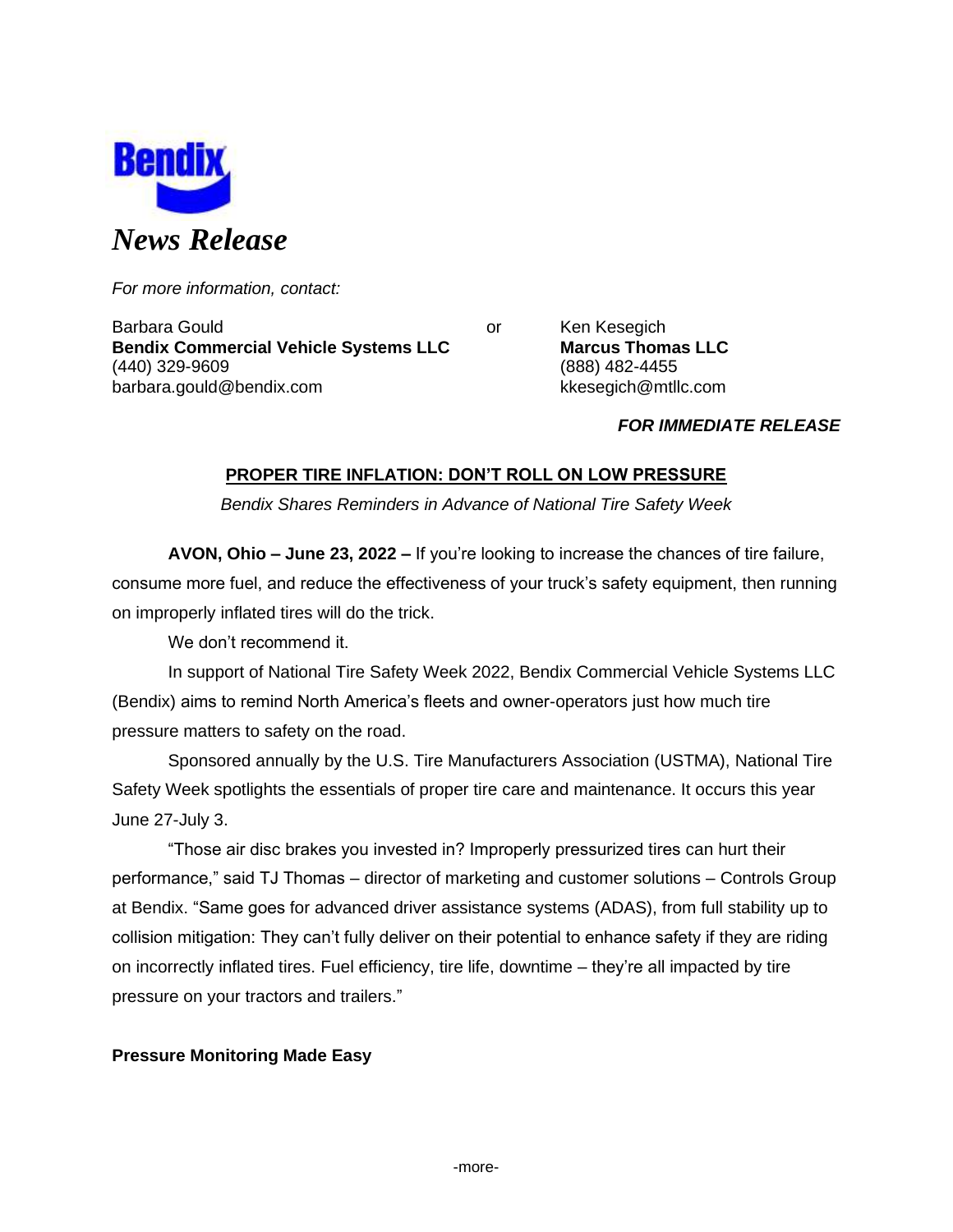Pre-trip checks and inspections during breaks are good for spotting signs of rapid tire leaks, but using a gauge to measure each tire's pressure at every stop isn't a practical solution – and still might not alert you to slow, gradual leaks. A tire pressure monitoring system is one of the most effective safety tools for protecting tires from underinflation.

"Without a gauge, it's unlikely that even a sharp-eyed driver can tell by looking whether a tire is properly inflated to 105 psi or underinflated at 95 psi," said Mark Holley – director of marketing and customer solutions – Wheel-End at Bendix. "And that relatively small difference can have a big impact. Industry research has shown that just 10% underinflation can reduce fuel economy by 1.5%, and about 90% of tire blowouts are the result of underinflation, since it leads to increased stress and higher running temperatures."

Additionally, 20% underinflation leads to an approximately 30% reduction in tire life. And on dual-tire wheel-ends, uneven pressure can cause premature wear even if there's a difference of just 5 psi between two tires on the same wheel-end – since the lower-pressure tire will drag, while the higher-pressure tire carries a greater share of the load.

Holley noted that the SmarTire® Tire Pressure Monitoring System (TPMS) by Bendix CVS and the SmarTire® Trailer-Link™ TPMS by Bendix CVS for trailers use wheel-mounted sensors inside the tires, as opposed to exterior-mounted sensors on the valve stem. This enables SmarTire to continuously monitor both temperature and pressure, meaning the system can provide a deviation value showing the amount of overinflation or underinflation from the tire's cold inflation pressure (CIP), automatically taking into account any increase in pressure due to temperature, and providing early alerts of tire pressure issues. Tracking a tire's internal temperature may also help mitigate potential tire fires, since it helps alert the driver to potential wheel-end issues, such as dragging brakes.

## **Fleet Data and Uptime**

"TPMS can also provide valuable information that enables fleets to more effectively plan maintenance and tire management," Thomas said. "With a tool like SafetyDirect® by Bendix CVS, for instance, you can analyze TPMS information in near real time, and use the information to optimize scheduling already planned, lowering your total cost of ownership (TCO) – to say nothing of helping to avoid the hassle and additional expense that comes with a tire failure on the road."